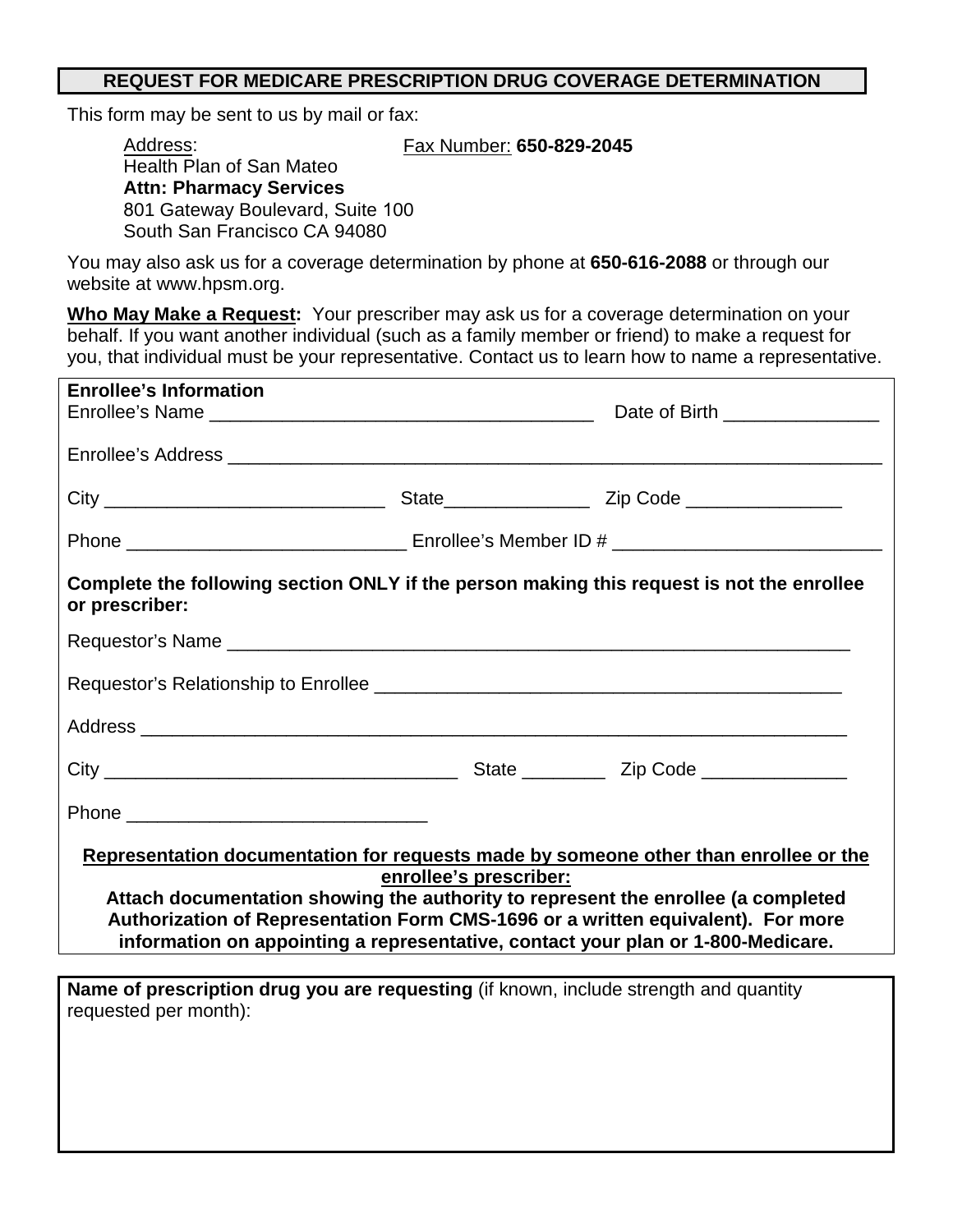## **Type of Coverage Determination Request**

| I need a drug that is not on the plan's list of covered drugs (formulary exception).*                                                                                                                                                                                                                                                                                                                                       |  |  |  |  |
|-----------------------------------------------------------------------------------------------------------------------------------------------------------------------------------------------------------------------------------------------------------------------------------------------------------------------------------------------------------------------------------------------------------------------------|--|--|--|--|
| I have been using a drug that was previously included on the plan's list of covered drugs, but is<br>being removed or was removed from this list during the plan year (formulary exception).*                                                                                                                                                                                                                               |  |  |  |  |
| I request prior authorization for the drug my prescriber has prescribed.*                                                                                                                                                                                                                                                                                                                                                   |  |  |  |  |
| I request an exception to the requirement that I try another drug before I get the drug my<br>prescriber prescribed (formulary exception).*                                                                                                                                                                                                                                                                                 |  |  |  |  |
| I request an exception to the plan's limit on the number of pills (quantity limit) I can receive so<br>that I can get the number of pills my prescriber prescribed (formulary exception).*                                                                                                                                                                                                                                  |  |  |  |  |
| My drug plan charges a higher copayment for the drug my prescriber prescribed than it<br>charges for another drug that treats my condition, and I want to pay the lower copayment (tiering<br>exception).*                                                                                                                                                                                                                  |  |  |  |  |
| $\Box$ I have been using a drug that was previously included on a lower copayment tier, but is being<br>moved to or was moved to a higher copayment tier (tiering exception).*                                                                                                                                                                                                                                              |  |  |  |  |
| My drug plan charged me a higher copayment for a drug than it should have.                                                                                                                                                                                                                                                                                                                                                  |  |  |  |  |
| I want to be reimbursed for a covered prescription drug that I paid for out of pocket.                                                                                                                                                                                                                                                                                                                                      |  |  |  |  |
| *NOTE: If you are asking for a formulary or tiering exception, your prescriber MUST provide<br>a statement supporting your request. Requests that are subject to prior authorization (or<br>any other utilization management requirement), may require supporting information. Your<br>prescriber may use the attached "Supporting Information for an Exception Request or Prior<br>Authorization" to support your request. |  |  |  |  |
| Additional information we should consider (attach any supporting documents):                                                                                                                                                                                                                                                                                                                                                |  |  |  |  |
|                                                                                                                                                                                                                                                                                                                                                                                                                             |  |  |  |  |
|                                                                                                                                                                                                                                                                                                                                                                                                                             |  |  |  |  |
|                                                                                                                                                                                                                                                                                                                                                                                                                             |  |  |  |  |
| <b>Important Note: Expedited Decisions</b>                                                                                                                                                                                                                                                                                                                                                                                  |  |  |  |  |
|                                                                                                                                                                                                                                                                                                                                                                                                                             |  |  |  |  |

If you or your prescriber believe that waiting 72 hours for a standard decision could seriously harm your life, health, or ability to regain maximum function, you can ask for an expedited (fast) decision. If your prescriber indicates that waiting 72 hours could seriously harm your health, we will automatically give you a decision within 24 hours. If you do not obtain your prescriber's support for an expedited request, we will decide if your case requires a fast decision. You cannot request an expedited coverage determination if you are asking us to pay you back for a drug you already received.

**CHECK THIS BOX IF YOU BELIEVE YOU NEED A DECISION WITHIN 24 HOURS (if you have a supporting statement from your prescriber, attach it to this request).**

**Signature of person requesting the coverage determination (the enrollee, or the enrollee's prescriber or representative):** 

**Date:**

**Supporting Information for an Exception Request or Prior Authorization**